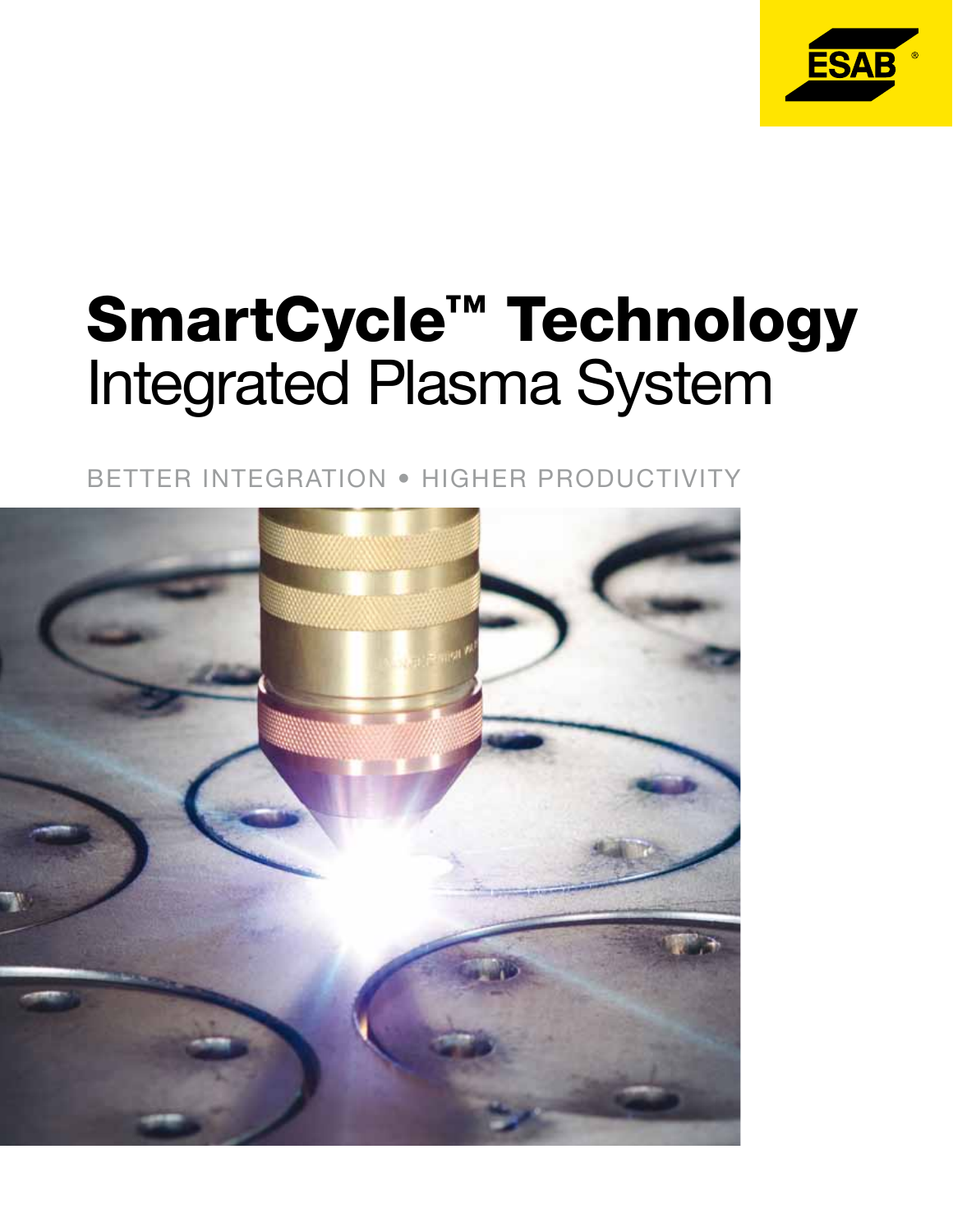SmartCycle improves plasma cutting productivity by eliminating unnecessary tool motion and process delays between cuts. It uses E SAB's P B-M B-1 Plasma Torch Station, which features a position encoder for accurate Z-axis control. By controlling the vertical torch position directly from the C NC, the torch can be positioned at high speed to within a few inches of the plate before switching to a slower speed for more accurate plate sensing. For many cuts, the system also allows the torch to retract partially, then reposition to the next pierce height without having to sense the plate surface.



ESAB first introduced SmartCycle in 2003, reducing cycle times by skipping initial height sensing. Now SmartCycle Technology is extended to integrate the Vision T5 C NC, Smart Voltage Height Control, the m3 Plasma™ system, and Columbus III programming software. By integrating all of these systems to work seamlessly together, E SAB delivers the best, most automated system for enhancing plasma cutting Boosting productivity through total C<br> **ESAB continues to advance Integrated Plasma**<br>
and CNC Cutting Technology<br>
ESAB first introduced SmartCycle in 2003, reducing<br>
cycle times by skipping initial height sensing. Now<br>
Sma

#### ESAB continues to advance Integrated Plasma and CNC Cutting Technology

## SmartCycle ™ Technology

Boosting productivity through total CNC and plasma system integration.

#### • Faster Cycle Time

SmartCycle Technology is all about eliminating unproductive time and motion. By skipping initial height sensing where possible, and eliminating the full torch retract after every cut, the total time required to cut a nest can be dramatically reduced.

#### • Increased Productivity

Depending on part geometry, productivity gains can be significant. Nests filled with smaller parts with more holes will see dramatic improvements. Nests with large part and few holes will also see some benefit.

#### • Easier Operation

The power of ESAB's integration is the ability to control all process tools and systems through the Vision C NC. This level of integration makes operation easier, and allows the C NC to automate more of the system through advanced programming.

#### • Single Source Responsibility

Since we at E SAB make the entire system, write our own software, and stands behind everything we make, there's no need for you to juggle multiple vendors to support individual components. One call to E SAB is all it takes to get professional support for your entire system.

## Reducing Cycle Time

Traditional methods for reducing plasma cycle time require tedious programmer modifications to parts and nests, careful and continuous coordination between operators and programmers, or risky modifications to safety timers. The result is only marginal improvement at the risk of expensive machine damage.



ESAB's PB-MB-1 High Speed Plasma Station for straight plasma cutting with the PT-36 Precision Plasmarc™ torch.

Depending on part geometry, production rate (parts per hour) can more than double when using SmartCycle Technology versus traditional methods.

Contact E SAB today to find out how you can increase productivity with an E SAB integrated plasma cutting system.



**Production** with

Parts Per Hour

#### The Benefits of Integration

ESAB's SmartCycle is a completely integrated system technology exclusive to E SAB. As the technology leader in machine and process automation and the only total system supplier, E SAB is uniquely qualified to integrate the entire plasma cutting process.

## A Better Solution

With SmartCycle Technology, no operator or programmer intervention is required. The Columbus software automatically identifies where optimization can be made, and adjusts the nest as required. The Vision T5 C NC, Smart Voltage Height Control, and m3 Plasma™ system work hand-in-hand to produce the highest quality parts in the shortest time possible.

#### Features and Benefits

#### More Parts Per Hour

# Better Integration Higher Productivity